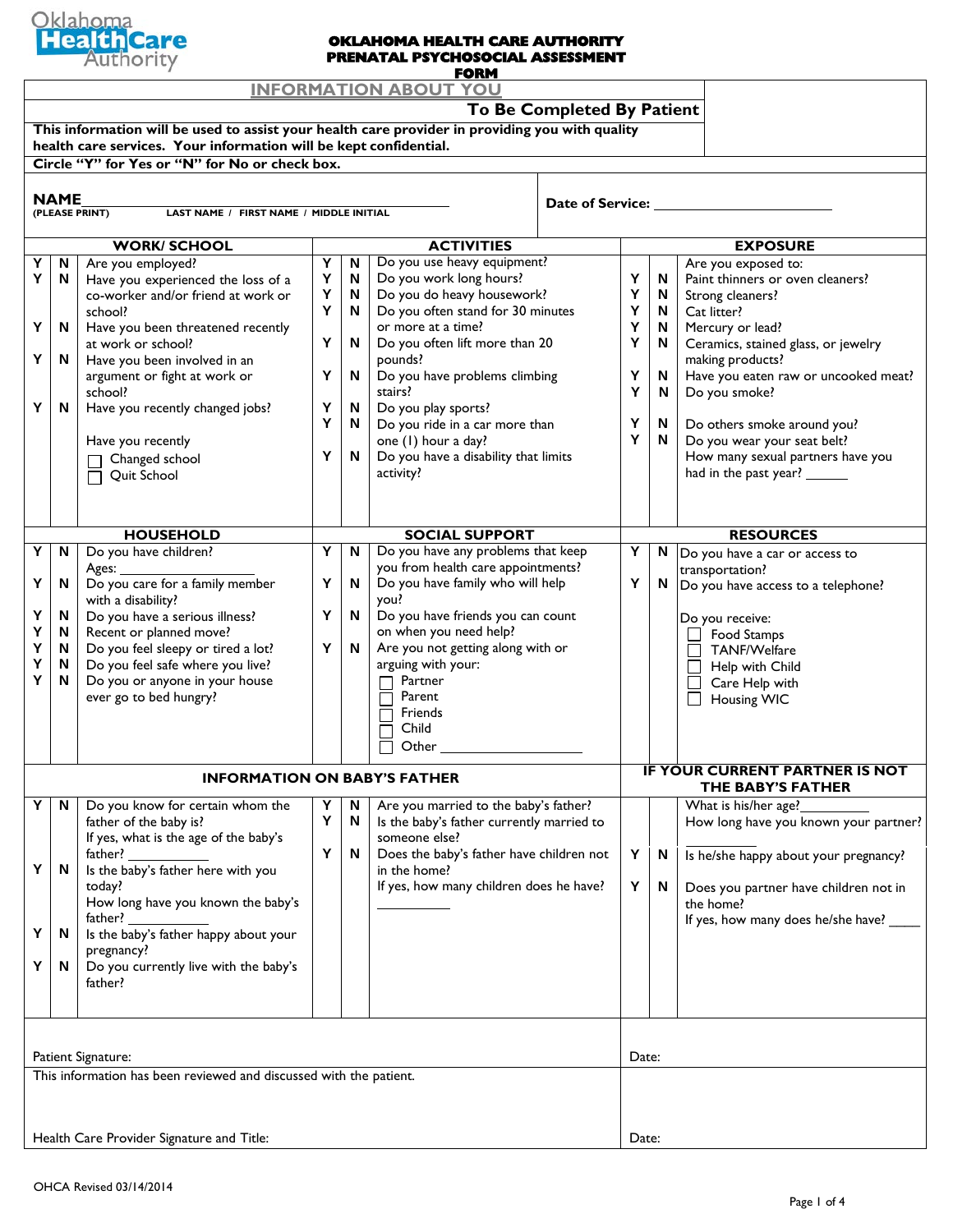#### **OKLAHOMA HEALTH CARE AUTHORITY PRENATAL PSYCHOSOCIAL ASSESSMENT FORM**

**INFORMATION ABOUT PATIENT**

### **To Be Completed By the Health Care Provider with the Patient**

|                                                  |                                           |                                                                                                                                                                                                                                                                                 |                            |                                                         |                                                                                                                                                                                                                                                                                                                                                                                                             |                                      | <b>Date of Service:</b>                                               |                                                                                                                                                                                                                                                                                                                                                                                                                                                                                                                                              |  |  |
|--------------------------------------------------|-------------------------------------------|---------------------------------------------------------------------------------------------------------------------------------------------------------------------------------------------------------------------------------------------------------------------------------|----------------------------|---------------------------------------------------------|-------------------------------------------------------------------------------------------------------------------------------------------------------------------------------------------------------------------------------------------------------------------------------------------------------------------------------------------------------------------------------------------------------------|--------------------------------------|-----------------------------------------------------------------------|----------------------------------------------------------------------------------------------------------------------------------------------------------------------------------------------------------------------------------------------------------------------------------------------------------------------------------------------------------------------------------------------------------------------------------------------------------------------------------------------------------------------------------------------|--|--|
| <b>Patient Name:</b><br><b>LIFE STRESSORS</b>    |                                           |                                                                                                                                                                                                                                                                                 | <b>MENTAL HEALTH</b>       |                                                         |                                                                                                                                                                                                                                                                                                                                                                                                             | <b>VIOLENCE / ABUSE</b>              |                                                                       |                                                                                                                                                                                                                                                                                                                                                                                                                                                                                                                                              |  |  |
| $\overline{\mathsf{N}}$                          |                                           | Υ<br>$\mathsf N$<br>Do you feel overwhelmed, sad,                                                                                                                                                                                                                               |                            |                                                         | Are you ever afraid of your partner?<br>N                                                                                                                                                                                                                                                                                                                                                                   |                                      |                                                                       |                                                                                                                                                                                                                                                                                                                                                                                                                                                                                                                                              |  |  |
| Υ<br>Υ<br>Υ<br>Y                                 | N<br>N<br>N                               | Was your pregnancy planned?<br>Do you want to parent this child?<br>Do you have enough money to<br>pay for food, housing & bills?<br>Have you recently experienced an<br>extremely stressful event<br>(house fire, tornado, death)?                                             | Υ<br>Υ<br>Υ<br>Υ<br>Υ<br>Υ | $\mathsf N$<br>N<br>N<br>N<br>N<br>N                    | hopeless, or lost pleasure in the<br>things you usually enjoy?<br>Are you having any problems<br>sleeping?<br>Have you recently thought about<br>suicide?<br>Have you ever attempted<br>suicide? When<br>Have you ever been diagnosed<br>with a mental health condition?<br>Have you been hospitalized for a<br>mental health condition?<br>Did you attend or currently attend<br>mental health counseling? | Υ<br>Y<br>Y<br>Y<br>Υ<br>Y<br>Y<br>Y | ${\sf N}$<br>N<br>N<br>N<br>N<br>N<br>N                               | In the last year, has anyone at home<br>hit, kicked, punched or otherwise<br>hurt you?<br>In the last year, has anyone at home<br>often put you down, humiliated you<br>or tried to control what you can do?<br>In the last year, has anyone at home<br>threatened to hurt you?<br>Have you in the past or recently been<br>a victim of:<br>Rape/Sexual Assault?<br>$\Box$ Past $\Box$ Recent<br>Mental Abuse?<br>Past $\Box$ Recent<br>П<br>Crime Victim?<br>$\Box$ Past $\Box$ Recent<br>$\overline{H}$ ave you ever been investigated for |  |  |
| <b>BABY'S FATHER OR CURRENT</b>                  |                                           | <b>NUTRITION</b>                                                                                                                                                                                                                                                                |                            |                                                         | hurting or neglecting a child?<br><b>LIMITATIONS</b>                                                                                                                                                                                                                                                                                                                                                        |                                      |                                                                       |                                                                                                                                                                                                                                                                                                                                                                                                                                                                                                                                              |  |  |
| Υ<br>Υ<br>Υ<br>Υ<br>Υ<br>Υ<br>Υ<br>Y<br>Y        | N<br>N<br>N<br>N<br>N<br>N<br>N<br>N<br>N | <b>PARTNER IN THE HOME</b><br>Does you baby's father or your<br>current partner use<br>Tobacco?<br>Alcohol?<br>Marijuana?<br>Cocaine?<br>IV Drugs?<br>Meth?<br>Is he bi-sexual?<br>Does he have multiple partners?<br>Is the baby's father or your<br>current partner employed? | Υ<br>Y<br>Υ<br>Y<br>Y      | N<br>N<br>$\boldsymbol{\mathsf{N}}$<br>N<br>$\mathsf N$ | What do you consider to be<br>your healthy weight? _<br>Do you eat at least 3 meals a<br>day?<br>Are you on a special diet?<br>Do you take folic acid?<br>Do you have current or past<br>problem with an eating disorder?<br>Do you have any dental<br>problems?<br>When was your last check up?<br><b>FEARS / ANXIETIES ABOUT PREGNANCY AND PARENTING</b>                                                  | Υ<br>Y<br>Υ<br>Y<br>Υ                | N<br>N<br>$\boldsymbol{\mathsf{N}}$<br>$\boldsymbol{\mathsf{N}}$<br>N | Do you have any vision problems?<br>Can you hear without problems?<br>Do you have any speech problems?<br>Do you have any learning problems?<br>Do you have any physical limitations?                                                                                                                                                                                                                                                                                                                                                        |  |  |
| Υ                                                | N                                         | Personal Health Personal                                                                                                                                                                                                                                                        | Y                          | N                                                       | Hospital                                                                                                                                                                                                                                                                                                                                                                                                    | Υ                                    | N                                                                     | Labor/Delivery                                                                                                                                                                                                                                                                                                                                                                                                                                                                                                                               |  |  |
| Υ<br>Υ<br>Υ<br>Υ                                 | N<br>N<br>N<br>N                          | Safety<br><b>Fetal Condition</b><br>Early Pregnancy Loss<br><b>Pregnancy Complications</b>                                                                                                                                                                                      | Y<br>Υ<br>Υ                | N<br>N<br>N                                             | Surgery<br>Anesthesia<br><b>Perinatal Loss</b>                                                                                                                                                                                                                                                                                                                                                              | Υ<br>Y<br>Y                          | $\boldsymbol{\mathsf{N}}$<br>$\boldsymbol{\mathsf{N}}$<br>N           | Infant Illness Infant<br>Attachment<br><b>Parenting Skills</b>                                                                                                                                                                                                                                                                                                                                                                                                                                                                               |  |  |
| <b>REFERRALS:</b><br><b>ADDITIONAL COMMENTS:</b> |                                           |                                                                                                                                                                                                                                                                                 |                            |                                                         |                                                                                                                                                                                                                                                                                                                                                                                                             |                                      |                                                                       |                                                                                                                                                                                                                                                                                                                                                                                                                                                                                                                                              |  |  |
| Health Care Provider Signature and Title:        |                                           |                                                                                                                                                                                                                                                                                 |                            |                                                         |                                                                                                                                                                                                                                                                                                                                                                                                             |                                      |                                                                       |                                                                                                                                                                                                                                                                                                                                                                                                                                                                                                                                              |  |  |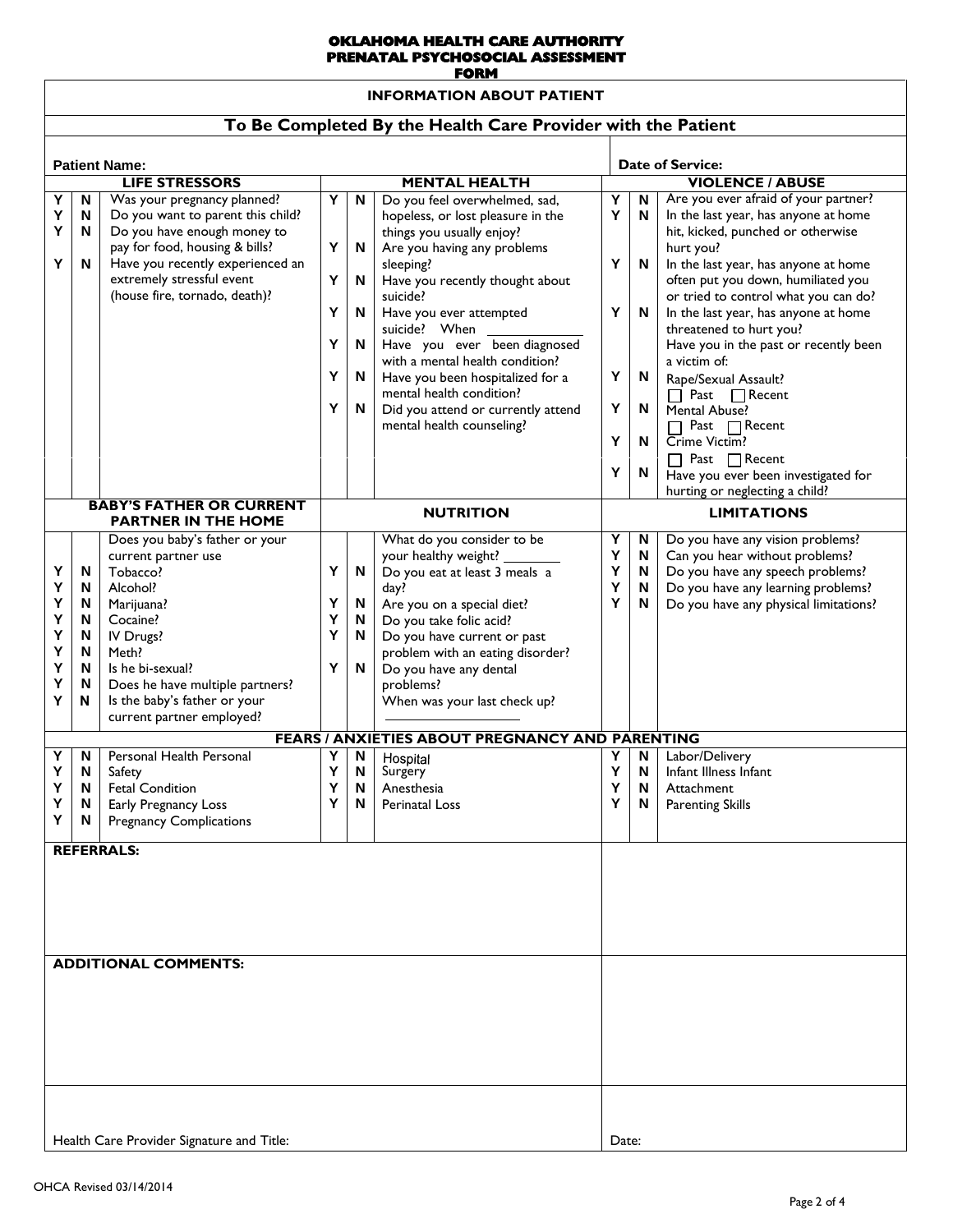#### **OKLAHOMA HEALTH CARE AUTHORITY PRENATAL PSYCHOSOCIAL ASSESSMENT FORM PROVIDER INSTRUCTIONS**

### **Purpose**

Early assessment of maternal psychosocial stress and subsequent psychosocial intervention is essential to reduce adverse outcomes for both the mother and infant. The *Prenatal Psychosocial Assessment* is designed to provide a comprehensive, standardized format for the assessment and documentation of psychosocial issues in the pregnant patient and referral to resources or services.

### **Use**

The *Prenatal Psychosocial Assessment* in conjunction with an American College of Obstetricians and Gynecologist (ACOG) assessment or form covering the same elements as ACOG "collectively referred to as the Prenatal Risk Assessment" should be conducted as early as possible in the pregnancy, preferably at the first visit. The patient should be reassured that the information obtained during the assessment process is important to her care and will remain confidential. The Prenatal Risk Assessment must be appropriately completed and included in the prenatal record. A member can receive a maximum of 2 assessments per pregnancy; 1 assessment per provider allowed. **Page one is designed for completion by the patient**  with review by the practitioner. The patient should be assessed for ability to read and/or need for assistance in completing the document. If possible, the patient should complete in private and alone. **Page two is to be completed by the physician** (OB/GYN, MFM, family practitioner, and general practitioner), advanced registered nurse, or PA, or appropriate medical staff, with the patient. Page two is not designed for patient selfuse.

### **Guidance for Provider Review or Patient's Response to Page One**

- **WORK/SCHOOL:** Assess employment and/or school activities, recent changes and relationships. Sudden or frequent changes should be discussed to assess level of stress, anxiety or unresolved issues.
- **ACTIVITIES:** Assess level of activity that could have an impact during pregnancy depending on particular stress.
- **EXPOSURE:** Assess environmental risk to toxins and behaviors that increase risk to mother and fetus.
- **HOUSEHOLD:** Assess level of stress and safety in the household. If caring for a family member with a disability or special health care need, inform of possible eligibility for respite services and refer to Oklahoma Respite Resource Network at 1-800-426-2747 or [http://oasis.ouhsc.edu/index.htm.](http://oasis.ouhsc.edu/index.htm)
- **SOCIAL SUPPORT:** Assess support systems for the mother. If the mother indicates she has no supports, explore relationships with family and friends. Explore other social activities, neighbors or church where social supports could be developed.
- **RESOURCES:** Assess financial resources and ability to keep future appointments. Refer to local Oklahoma Department of Human Services for applications for financial and other assistanc[e](http://www.okdhs.org/okdhslocal/) [located at](http://www.okdhs.org/okdhslocal/) [http://www.okdhs.org/okdhslocal/.](http://www.okdhs.org/okdhslocal/) Individuals eligible for SoonerCare (Medicaid) can receive transportation assistance to appointments by calling Sooner Ride at 1-877-404-4500 or 1-800-722- 0353 TDD 8 a.m. to 6 p.m. Monday through Friday or 8 a.m. to 1 p.m. Saturday.
- **INFORMATION ON BABY'S FATHER OR OTHER PARTNER:** Assess the support of the baby's father or patient's partner in the life of the mother and this pregnancy.